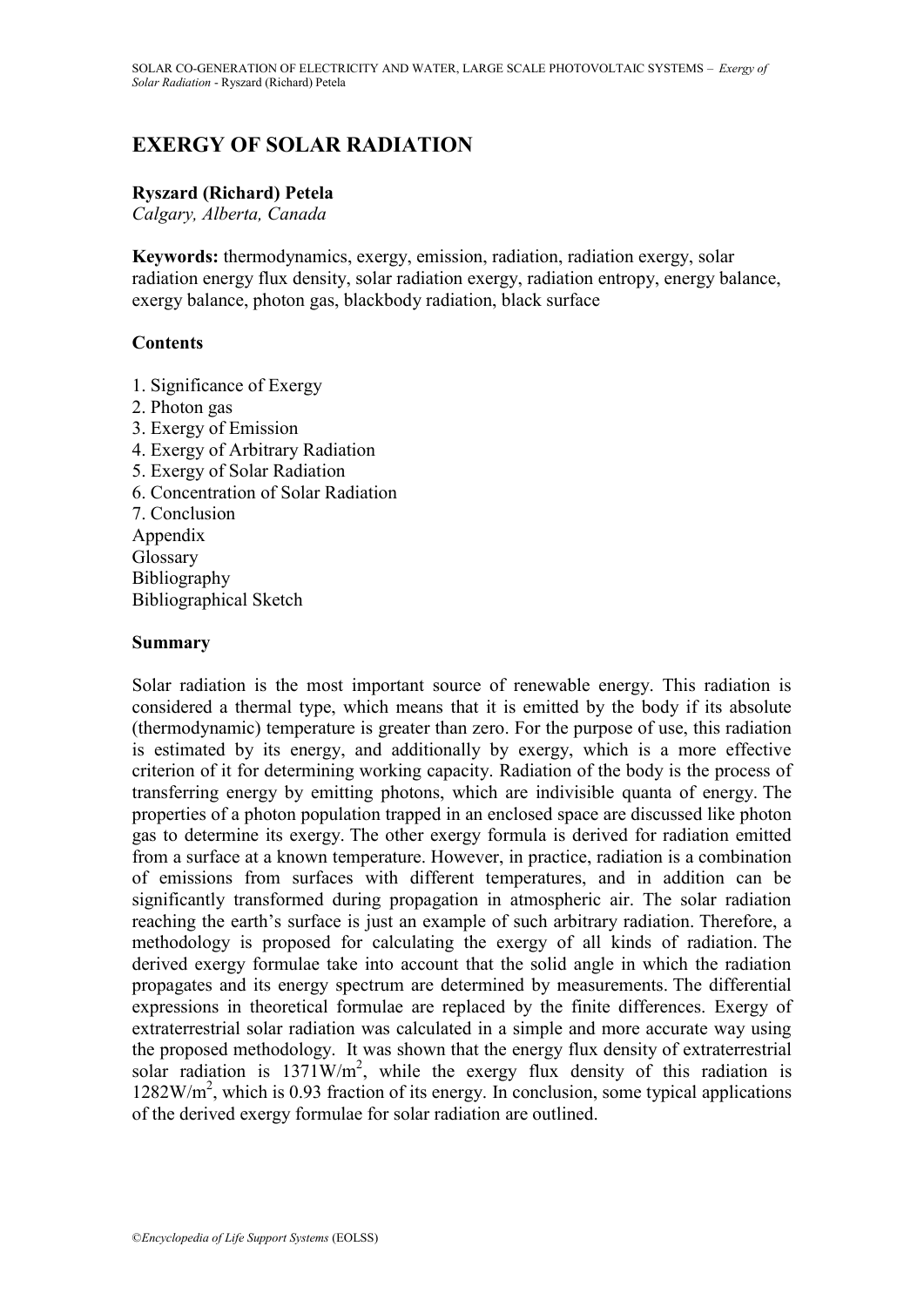## **1. Significance of Exergy**

Nature appears to us as a system of matter and energy in interplay. We humans understood that the matter is either a substance that you can touch, or the effect of a field that you can sense and we noticed the effects of many different fields on substance. Gravity and electromagnetic waves are examples of fields, and electromagnetic waves are radiation of heat. Both kinds of matter are in continuous action, driven by energy and its changing form.

Thermodynamics has evolved, as the science of matter and energy and their transformation. To facilitate thermodynamic considerations, parameters such as temperature, pressure, density were used to describe the state of matter at any time. In order to further facilitate the considerations, other concepts describing the state of matter have been introduced. They were called function of the state of matter, which, using the parameters of the state matter, describe matter from different points of view. For example, a state function called energy defines the ability to do work. Keep in mind that heat and work are not energy, but just ways to transfer energy – thermally (by conduction, convection, and radiation) and mechanically respectively. Heat and work are only transfer phenomena that can last for a limited period of time, sometimes for a very long time, e.g. solar radiation.

Using this concept of energy, the observation of nature is described. For example, the most important observation is that the energy delivered somewhere is equal to the energy taken from there, although most often in a changed form. But energy ( *E* ) never disappears:

$$
E = \text{const.} \tag{1}
$$

This quantitative energy feature was a valuable basic information in the development of human progress in various sciences and technologies. For practical reasons, other state functions have also been defined in order to conveniently organize the energy analyses of different thermodynamic systems. For example, energy may be expressed in particular by *enthalpy*, which is defined to determine the energy of a substance when a substance enters or leaves any system under analysis. Enthalpy takes into account the transport work performed by the substance during the exchange with the system. The energy of a substance that remains in the system under consideration is expressed using a state function called *internal energy* (Burghardt, 1982).

Another observation of nature was that the processes proceed spontaneously only along the direction of decrease of the driving parameters. Heat flows towards lower temperature and fluids flow towards lower pressure. Friction causes a drop in fluid pressure. Spontaneous processes occur in which matter participating in it, achieves a more common state - lower temperature, lower pressure, which means a state of greater thermodynamic probability. In other words, the greater the ability of matter (a sense of orderliness) to initiate any process, the less probable such a state of matter. Therefore, the state function, called *entropy*, is defined to express the thermodynamic probability of the state of matter. It is a measure of disorder. Using entropy, nature observation can be expressed by a law that says that processes proceed in such a way that the overall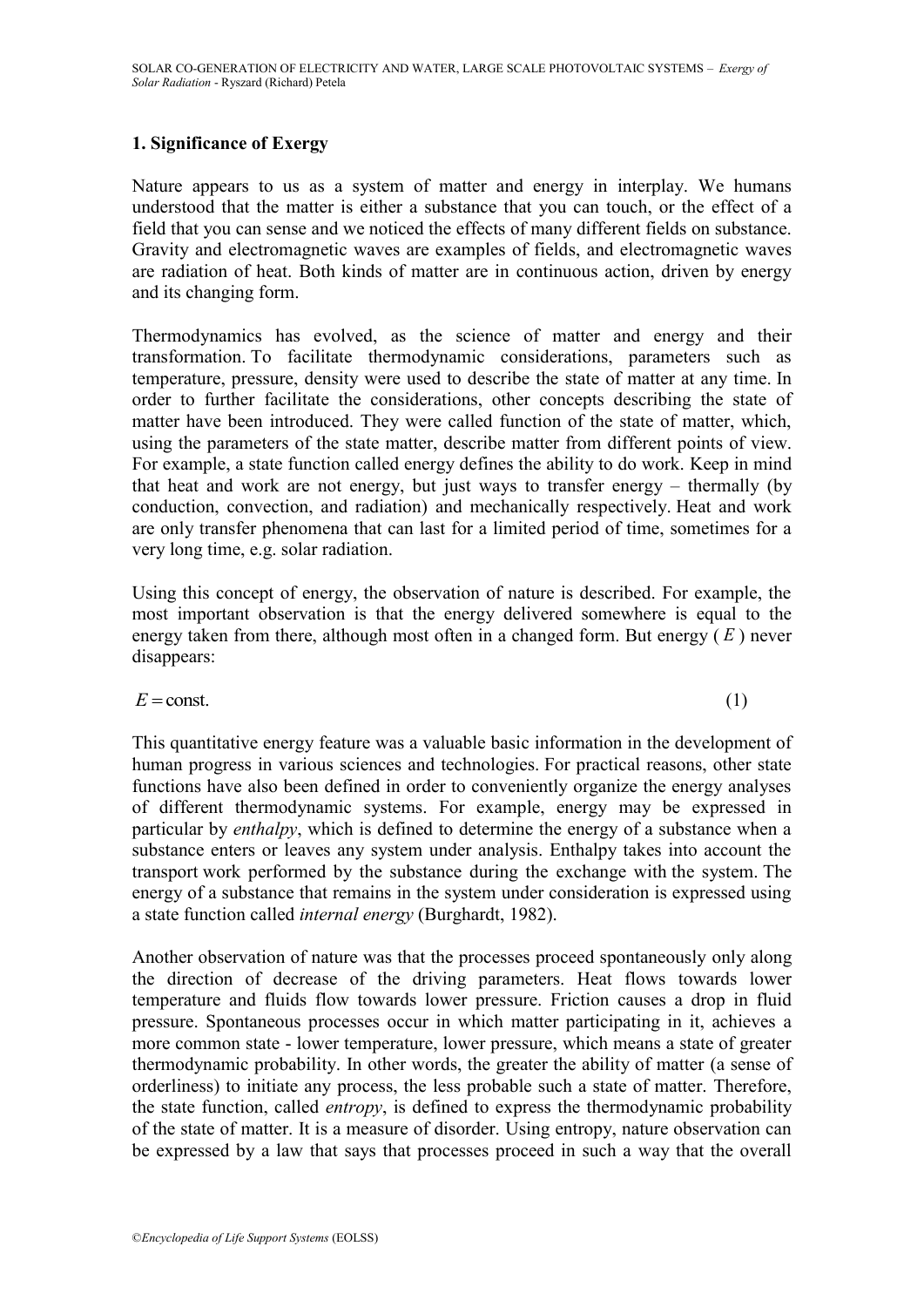algebraic sum  $(\Pi)$  of entropy changes of all matters involved in the process, is always nonnegative:

$$
\Pi \ge 0 \tag{2}
$$

That is, the disorder in a system always increases in a real process.  $\Pi$  is zero for the ideal process and positive is for real processes. Heat transfer along the decreasing temperature cannot be reversed, and also you cannot reverse the flow of a fluid to regain pressure. These are examples of irreversible processes. Heat transfer is irreversible due to the finite temperature difference that drives the transfer. Reversible heat transfer would only take place in the absence of a temperature drop, which means a very slow process, and the entropy of the transferred heat would then remain unchanged. Otherwise, a drop in temperature causes an increase in the entropy of the heat. Similar to heat flow, the entropy of a flowing fluid increases due to friction. Friction is converted into heat, which is partially absorbed by the fluid and can be partially released into the surroundings. The less probable the state of matter, the less its entropy is. Therefore, in nature, everything moves towards a greater probability of the situation, that is, it tends to make a larger sum of entropy changes. Entropy allowed us to understand the essence of irreversibility and improve processes.

Use entropy in the determination of the quantitative effect of irreversibility was a great discovery. The consequence of irreversibility is the loss of possible work. According to the Gouy-Stodola theorem, the overall increase in entropy is used to calculate the related loss  $(\delta W)$  due to irreversibility:

$$
\delta W = \Pi T_0, \tag{3}
$$

where  $(T_0)$  is the temperature of the environment. The loss  $\delta W$  is unavoidable and unrecoverable. The discovery of the law expressed by Eq. (3) therefore inspired the definition of an additional function of the state of matter, called *exergy*. In contrast to energy, which is basically defined as ability to work, exergy is also the ability to work, but in the human environment, because the environment is the only reference level for practical estimation of matter. An environment is defined by its temperature and pressure when physical processes are considered. However, the environment is also a reference level for chemical processes as it consists of worthless reference substances in a state of equilibrium with the environment. Substances in the environment that are not in a stable equilibrium with it are valuable and called energy resources. Pure carbon (C) can be an example of valuable substances and common carbon dioxide  $(CO<sub>2</sub>)$  is an example of environmental equilibrium reference for determining the chemical value of carbon. The environment is also a source of worthless heat and radiation at the level of temperature  $T_0$ .

Therefore, the *exergy of any matter is defined as the maximum work that this matter can do during the reversible process of bringing matter into equilibrium with natural environment without changing other matters, except only quantitative changes in the environment*. On the basis of this definition, the following formula was obtained for exergy (B) of the substance *entering or leaving* the system concerned: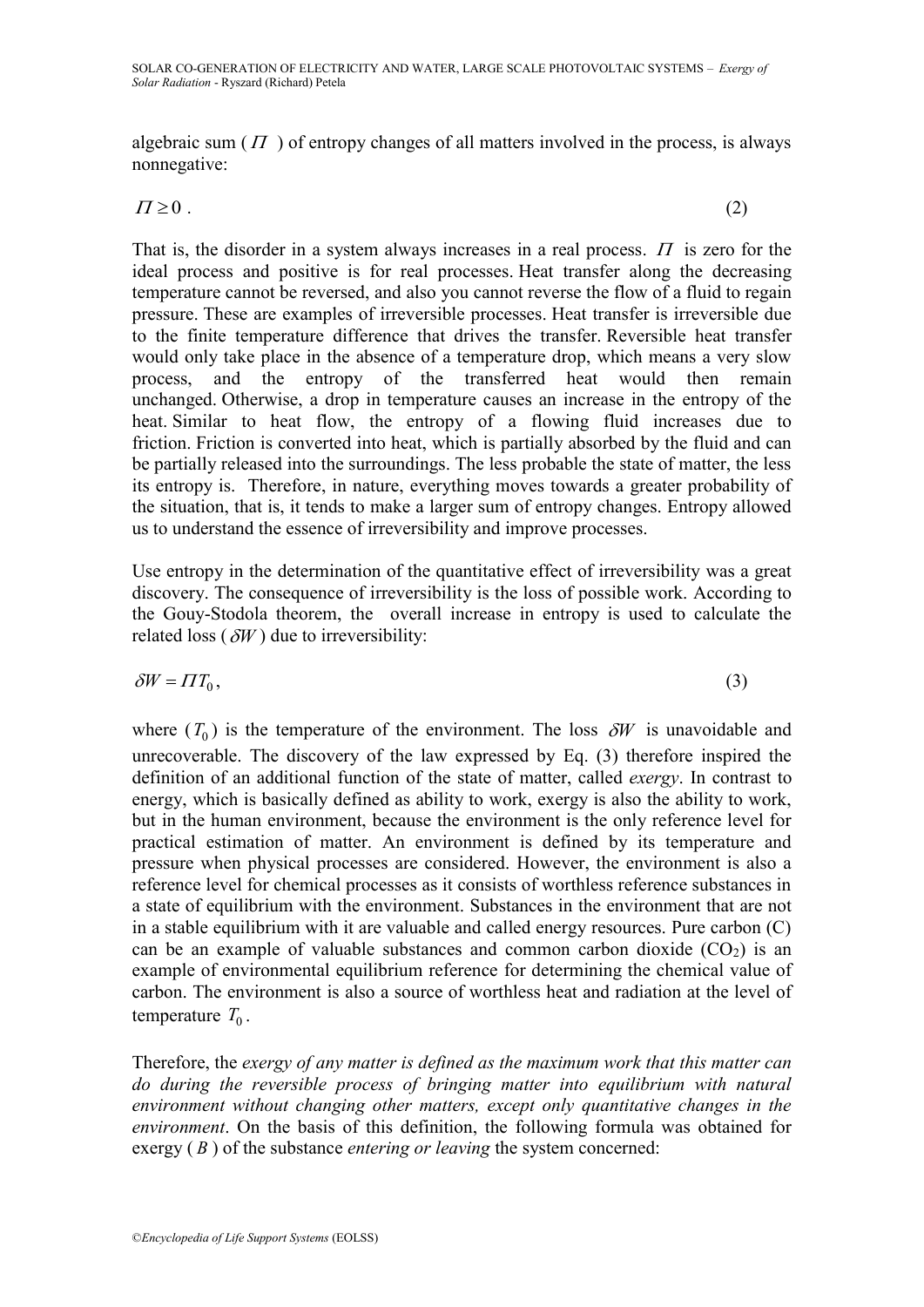SOLAR CO-GENERATION OF ELECTRICITY AND WATER, LARGE SCALE PHOTOVOLTAIC SYSTEMS – *Exergy of Solar Radiation* - Ryszard (Richard) Petela

$$
B = H - H_0 - T_0 (S - S_0),\tag{4}
$$

where:

- $H$ : Enthalpy of the substance under consideration at any state  $(T, p)$ ,
- $H_0$ : : Enthalpy of that substance at environment temperature  $(T_0)$  and at concentration or partial pressure  $(p_0)$  in equilibrium with the environment,
- *S* : Entropy of the substance under consideration in  $(T, p)$ ,
- $S_0$ : Entropy of the same substance at equilibrium with the environment at  $(T_0, p_0)$ .

Analogous to internal energy, exergy  $(B_U)$  of a substance of volume  $(V)$  and at pressure ( *p* ) always *inside the system***,** can be defined as:

$$
B_{\mathrm{U}} = B - V(p - p_0),\tag{5}
$$

where  $(p_0)$  is the pressure in the environment and  $(B)$  is exergy of the same substance, but when it crosses the system boundary.

 $R = H - H_0 - T_0 (S - S_0)$ , (4)<br>  $H_1$ . Endhalpy of the substance under consideration at any state  $(T, p)$ ,<br>  $H_0$ : Enthalpy of thut substance ut environment temperature  $(P_0)$  in combinition with the environment<br>  $S_0$ : Entropy The concept of energy is commonly used in the analysis of problems and processes. However, sometimes this leads to confusing results. Using energy, it is impossible to distinguish the quality of 1 J (Joule) of heat, 1 J of work or 1 J of electricity, while both work and electricity are practically more valuable than heat. The practical value of 1 J of heat at  $30^{\circ}$ C is significantly less than 1 J of heat at  $600^{\circ}$ C. The impossible spontaneous transfer of heat from cold to hot source is not questioned from the point of view of energy conservation. There are more other examples of such energy defects.

The concept of exergy is a bit more difficult to apply to problem and process analysis. However, exergy eliminates the disadvantages of the energy concept. Exergy determines the practical value of matter, and the work is chosen as a criterion of measure, because work is a possible transfer of energy at an unlimited temperature level. Energy analysis is a key approach to investigating problems or processes, but additional exergy analysis allows for qualitative evaluation and additional interpretation of the subjects studied, (Szargut and Petela, 1965), (Szargut et al, 1988).

Initially, exergy was applied to thermodynamic consideration of substances and heat, but only since 1960, exergy was applied to thermal radiation. (Petela, 1960). Radiation exergy has become the subject of a wide debate in literature, to which many authors have brought different approaches based on classical or statistical thermodynamics, (Badescu, 2008). However, the accuracy of the radiation exergy formulae presented below has been confirmed.

## **2. Photon gas**

One of the main phenomena appearing in the surrounding nature is radiation. It should be noted that radiation has two meanings; it can be a radiating process of the body or it can be a product of this process. Four types of radiation are possible; alpha, beta,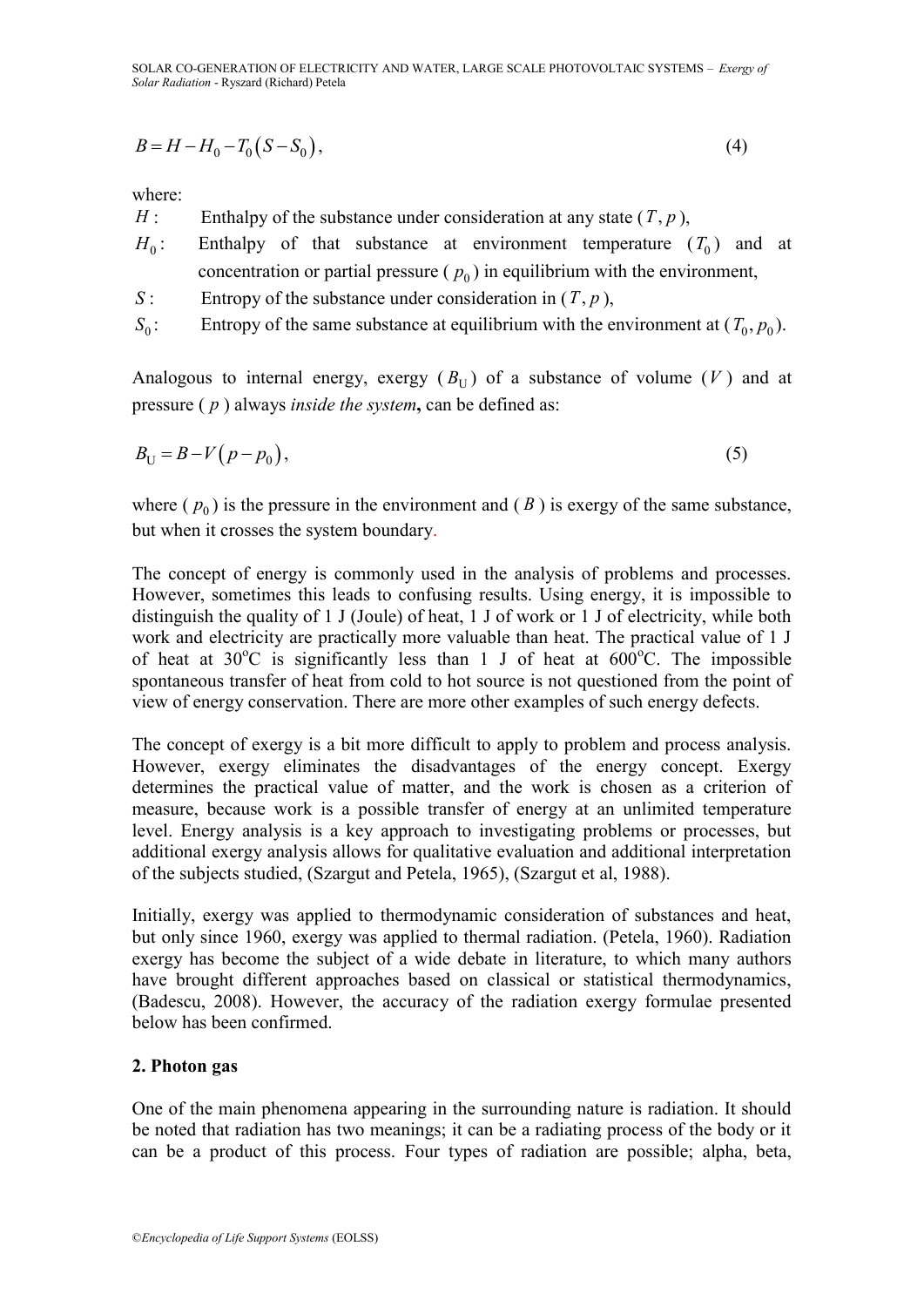neutron, thermal, and only the last is considered here. Thermal radiation is due only to the temperature of the radiating body. During the process of radiation of the body (which may be solid, liquid or some gases), part of its energy, (like internal energy or enthalpy), is converted into the energy of spreading electromagnetic waves. Radiation does not need a medium in which to spread. Electromagnetic waves propagate even in vacuum. From a different point of view, energy radiates from the body in a pulsating way, and each pulse is emitted in the form of the smallest indivisible quanta of energy, called photons.

For a large population of photons, some thermodynamic parameters are applied similar to those used for a large population of substance molecules. Photon populations can appear either as photons trapped in a system with limited space or as a stream of photons moving through space. Situations of trapped or traveling photons are similar to the states of substance expressed by internal energy or enthalpy, respectively. Trapped photons are analyzed in this Section, the moving stream is the subject of the following Sections.

The concept of *temperature* in radiation problems can only be applied to a batch of photons, and the temperature  $(T)$  of thermal radiation can then be determined indirectly, that is, by measuring the temperature of the substance of which the radiation is in the thermodynamic equilibrium, (Bejan, 1997).

The *internal energy*  $(U)$ , in J (Joule), of photon gas in space volume  $(V)$ , at thermodynamic temperature *T* , is:

$$
U = aVT^4.
$$

where  $(a)$  is the universal constant. Rest mass of photon gas is zero, so energy  $U$ cannot be related to the mass of that gas but rather to its volume. Thus, the energy density  $u$ ,  $J/m<sup>3</sup>$ , of photon gas, is:

$$
u = \frac{U}{V} = aT^4 \tag{7}
$$

*Entropy* (S) of photons in the space of volume  $V$ , is determined as:

$$
S = (4/3)aVT^3.
$$

Radiation carries linear momentum and exerts radiation *pressure* on the irradiated object. This pressure also occurs in the internal structure of radiation and the application of a theorem with an equal energy distribution in three-dimensional space, allows us to express the pressure  $(p)$  of photons as:

$$
p = u/3 \tag{9}
$$

or using Eq.  $(7)$  in  $(9)$ :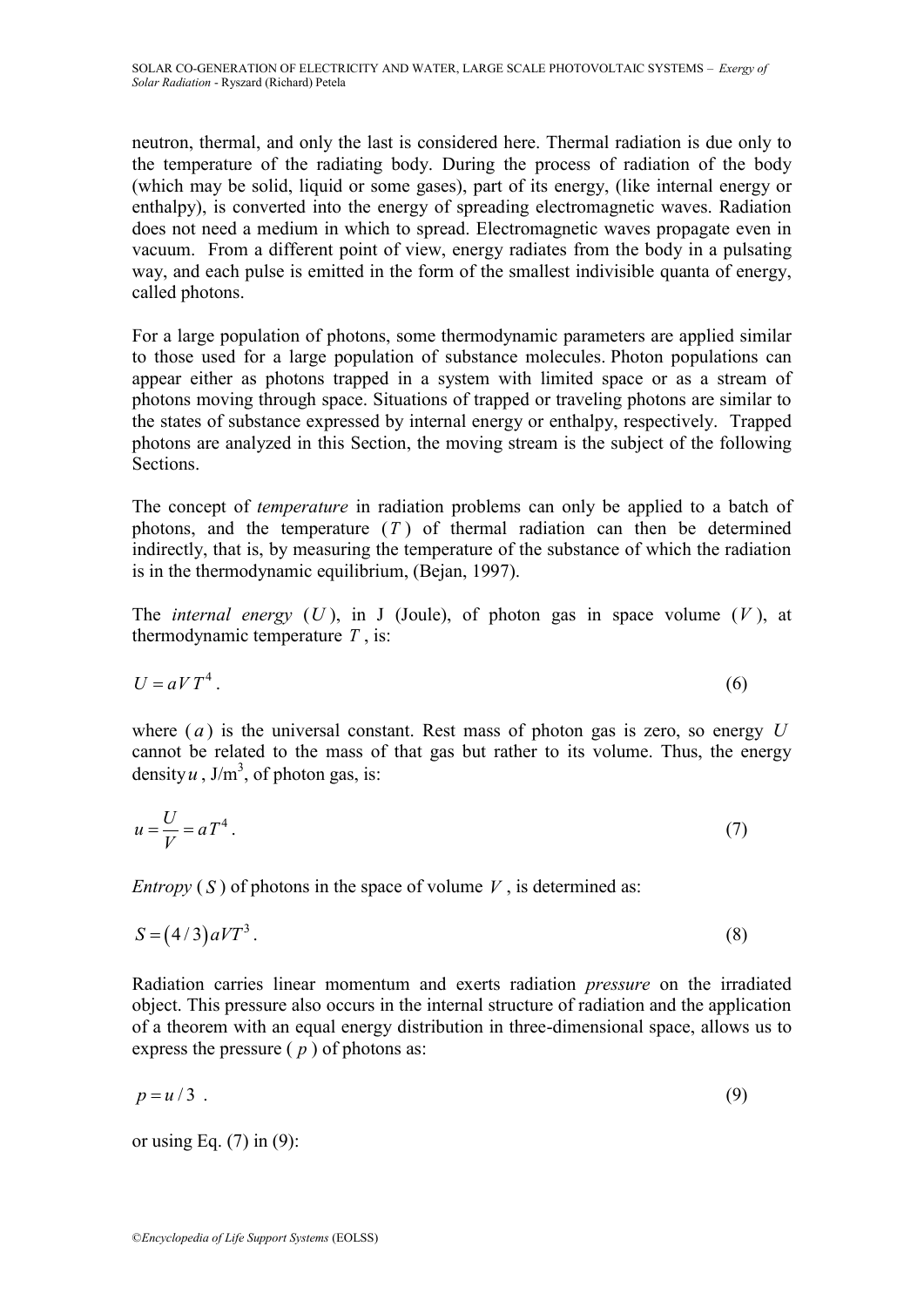SOLAR CO-GENERATION OF ELECTRICITY AND WATER, LARGE SCALE PHOTOVOLTAIC SYSTEMS – *Exergy of Solar Radiation* - Ryszard (Richard) Petela

$$
p = (a/3)T^4. \tag{10}
$$

One of the possible processes of photon gas of volume *V* is a frictionless and *adiabatic process*, that is, during which photon gas does not exchange heat with the surrounding. Thus, the entropy of processed photon gas remains constant and Eq. (8) for this gas may be written as:

$$
VT^3 = \text{const.}\tag{11}
$$

Equation (11) means that during the process the volume  $V$  and the temperature  $T$  may change but they do in such a way that Eq. (11) is always fulfilled. The elimination of the temperature T in Eq. (11) by the pressure p using the formula (10) gives:

©*Encyclopedia of Life Support Systems* (EOLSS) 4/3 *pV* const. (12)

Figure 1. Photon gas in cylinder with piston

Photon gas *exergy* must express the maximum ability to perform work under the conditions determined by the environment. In order to determine this work, the model of the cylinder with piston, placed in a vacuum, may be analyzed, (Figure 1). Initially, the cylinder is filled with photon gas of volume  $V$ , at thermodynamic temperature  $T$  and pressure *p* . Cylinder walls and piston base are perfectly reflective like mirrors, ensuring no heat exchange between the gas and the walls. The space on the other side of the piston is filled with environmental radiation at absolute environment temperature  $T_0$ . According to Eq. (10), the higher the temperature, the higher the photon gas pressure. Due to the temperature difference, the piston can move to the right if  $T > T_0$ , or to the left if  $T < T_0$ . Thus, the first observation is that the photon gas at  $T \neq T_0$  is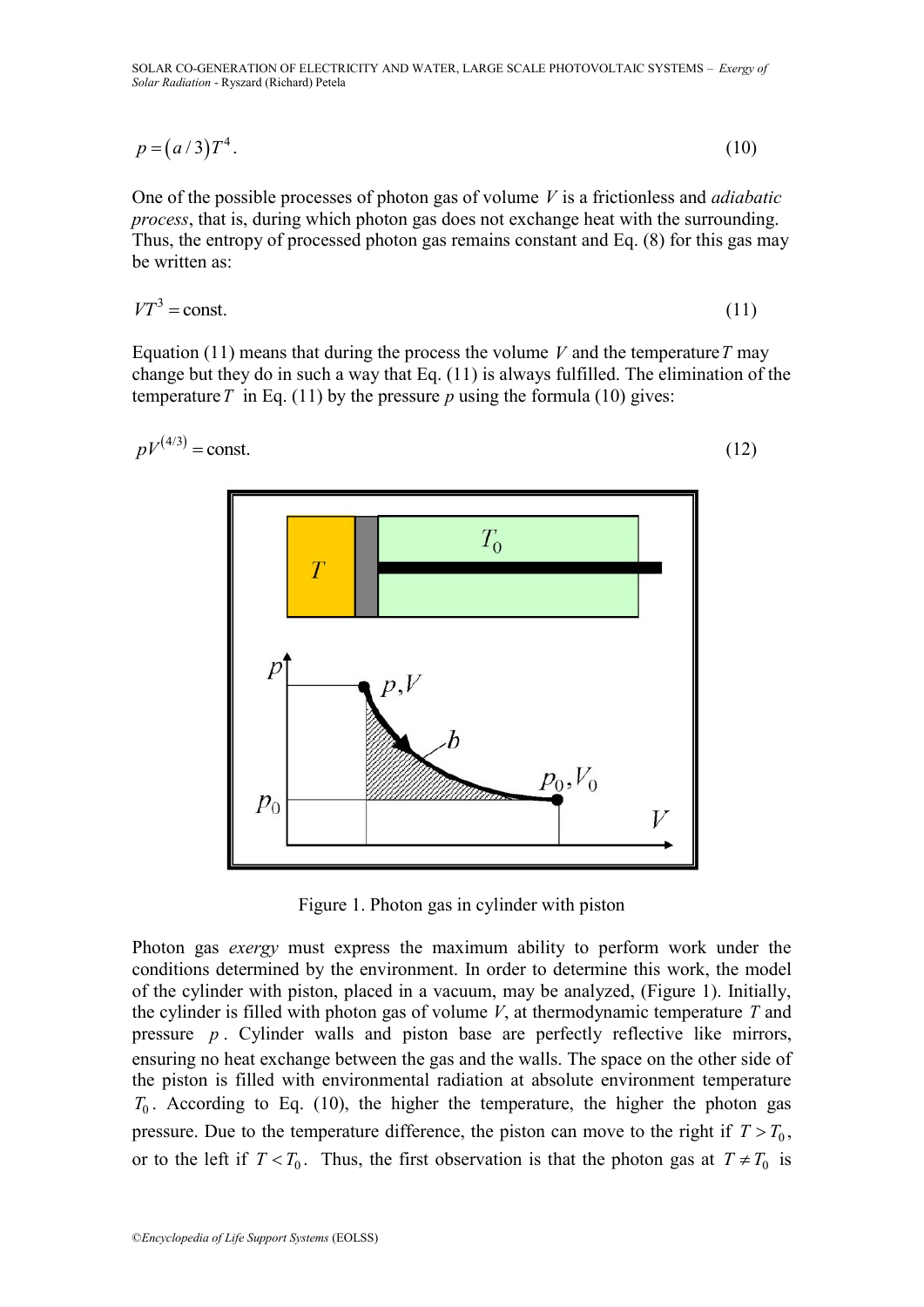always able to do the work by moving the piston, and thus, has an exergy value greater than zero. Then, consider the exergy value. When the pressure *p* changes to achieve  $p_0$ , the volume V also changes. The elemental work  $dW$  occurs with an elemental volume change  $dV$  and at an instant pressure p, so  $dW = p \cdot dV$ . The total work *W* performed in the model may be calculated as following:

$$
W = \int p \, dV \,. \tag{13}
$$

However, exergy ( *b* ) of photon gas is equal to the work performed until the gas in the considered process approaches the environment temperature,  $T \rightarrow T_0$ , and the corresponding values of pressure,  $p \rightarrow p_0$ , and volume,  $V \rightarrow V_0$ . The process is represented by a bold curve in the diagram (Figure 1). The total work *W* done by the gas during expansion to pressure  $p_0$  is represented by the area between the curve and the axis of coordinate  $V$ . However, in order to calculate the useful work (exergy), the part  $p_0(V_0 - V)$  performed on the "compressing" of the environment must be subtracted from *W* :

$$
b = \int\limits_V^{V_0} p \, dV - p_0 \big( V_0 - V \big). \tag{14}
$$

The shadowed area in the diagram  $(p, V)$  in Figure 1 represents the exergy  $(b)$  of the photon gas under consideration. The integral in Eq. (14) is solved after substitution obtained from Eq. (12):

$$
p = \frac{p_0 V_0^{(4/3)}}{V^{(4/3)}} \tag{14a}
$$

Equation (14) takes the form:

$$
b = p_0 \left( 3V_0^{(4/3)}V^{-(1/3)} - 4V_0 + V \right). \tag{14b}
$$

Then, assume in Eq. (14b) the initial volume of photon gas  $V = 1 \text{ m}^3$ , eliminate  $V_0$  with Eq. (14a), and eliminate pressures  $p$  and  $p_0$  using Eq. (10). The final formula is obtained as:

$$
b = \frac{a}{3} \left( 3T^4 + T_0^4 - 4T_0 T^3 \right). \tag{15}
$$

The photon gas exergy at a relatively low temperature  $T$ , in an environment at temperature  $T_0$ , is presented in Figure 2. Except when  $T = T_0$ , exergy is always greater than zero and with temperature approaching absolute zero  $(T \rightarrow 0)$ , the exergy value approaches a finite value. Assuming that the Sun's surface emits radiation at a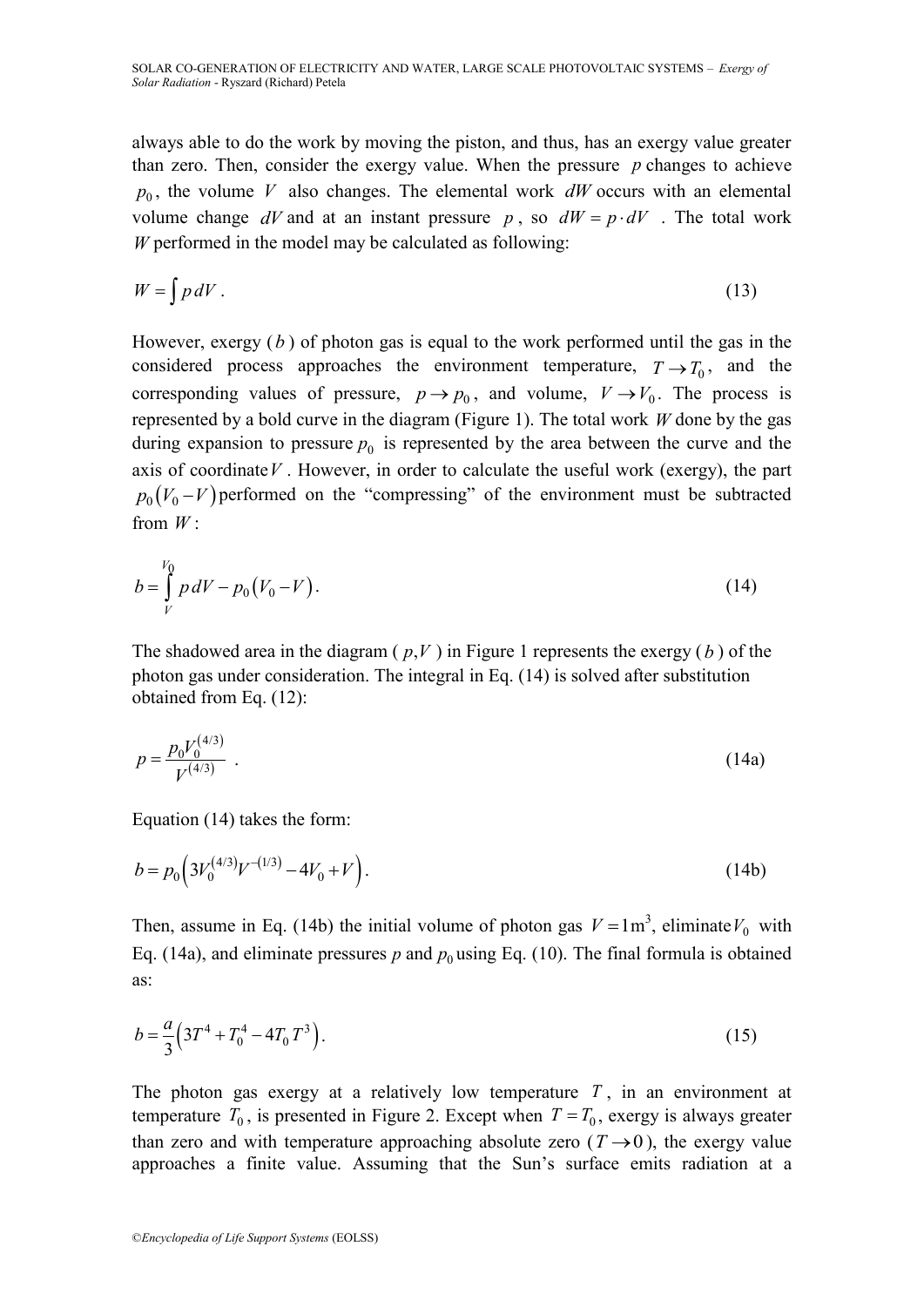temperature of about 6000K, the exergy of trapped solar radiation **on Earth**, calculated from the Eq. (15), is  $b = 0.9146$  J/m<sup>3</sup>. For comparison, on Venus, at temperature  $T_0 = 740K$ , the exergy of solar radiation is  $b = 0.8188$  J/m<sup>3</sup> which is 1.117 times less. The energy of solar radiation does not depend on the environment temperature, and the energy of trapped photon gas on Earth or Venus, according to Eq. (7) is  $u = 0.9799$  J/m<sup>3</sup>. The exergy of solar radiation is zero ( $b = 0$ ) on the surface of the Sun, which is based on Eq. (15) for  $T_0 = T$ . Exergy reveals the relativity of the true value of thermal radiation in nature.



Figure 2. Exergy (*b*) of photon gas as function of temperature (*T*), at  $T_0 = 300$  K.

## TO ACCESS ALL THE **33 PAGES** OF THIS CHAPTER, Vis[it:](https://www.eolss.net/ebooklib/sc_cart.aspx?File=E6-107-21) <http://www.eolss.net/Eolss-sampleAllChapter.aspx>

#### **Bibliography**

- -

Badescu. V. (2008), "Exact and approximate statistical approaches for the exergy of blackbody radiation", *Centr. Eur. J. Phys*., 6(2), 344-350. [Contribution to subject]

Bejan, A. (1997), "*Advanced engineering thermodynamics*", second edition, John Wiley & Sons, New York.[Contains short outline of thermodynamics of radiation]

Burghart M.,D. (1982), *Engineering Thermodynamics with Applications*, Harper &Row Publishers, New York, 571pp,  $2<sup>nd</sup>$  Ed. [Detailed thermodynamics theory and data for calculations]

Carnot, S. (1824), "*Reflections on the motive power of fire, and on machine fitted to develop that power*", Bachelier, Paris. [Fundamental publication of historic significance]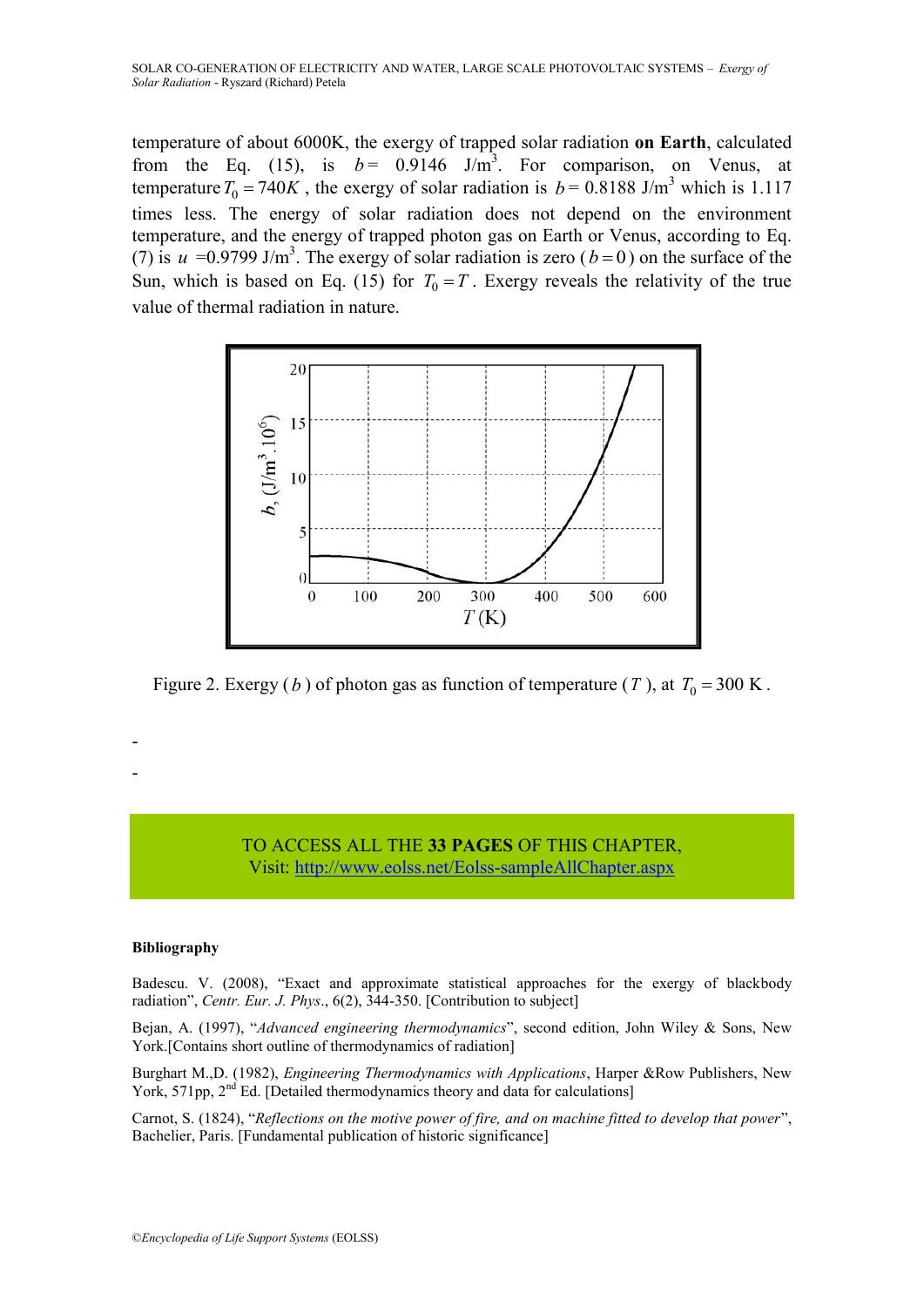Chu S.X. Liu L.H. (2009), analysis of terrestrial solar radiation exergy", *[Solar Energy](https://www.sciencedirect.com/science/journal/0038092X)*, [Volume 83, Issue](https://www.sciencedirect.com/science/journal/0038092X/83/8)  [8,](https://www.sciencedirect.com/science/journal/0038092X/83/8) pp. 1390-1404 [The extraterrestrial and terrestrial solar radiation exergy is analyzed in some spectrum ranges with use of exergy-to-energy ratio]

Goswami D. Y. (2015), *Principles of Solar Engineering*, Third Edition**,** CRC Press Taylor & Francis Group, Boca Raton,  $790$ pp,  $3<sup>rd</sup>$  Ed. [Fundamentals and the design of systems for various applications including building, heating and cooling, industrial process heat, electric power plants, photovoltaics, and environmental systems]

Gouy G. (1889), "Sur l'énergie utilisable", Journal de Physique II, 8, pp. 501–518. [Fundamental publication on entropy]

Holman J.P. (2009), *Heat Transfer*, McGraw-Hill, New York, 10<sup>th</sup> Ed. [Detailed heat transfer theory and data for calculations, including radiation]

Kondratiev K. Ya. (1954), "*Radiation energy flux density of the Sun*", Gidrometeoizdat, Leningrad. [Data on solar radiation spectrum. In Russian]

Neri M. Luscietti D. Pilotelli M. (2017), *"Computing the Exergy of Solar Radiation From Real Radiation Data", ASME J. Energy Resour. Technol.*, Vol. 139, 06120. DOI: 10.1115/1.4036772. [Calculation of solar radiation exergy arriving at the surface of Italy]

Petela R. (1960), "Exergy of Thermal Radiation", Ph. D. Thesis, Energetic Mechanical Faculty, Silesian Technical University, Gliwice, 81pp. [The first ever application of exergy to thermal radiation, data on spectral distribution of solar energy adjusted for numerical calculation, pioneer calculation of solar radiation exergy]

Petela, R. (2010a), "Radiation spectra of surface", *Int. J. Exergy* 7 (1), DOI: 10.1504/IJEX.2010.029617. [Discussing emissivity values for energy, entropy and exergy emission of nonblack surface]

Petela R. (2010b), *Engineering Thermodynamics of Thermal Radiation; for Solar Energy Utilization* McGraw-Hill, New York, 399pp. [The first ever monograph formulating a new engineering thermodynamics of thermal radiation. Discussion of the thermodynamic process analysis methodology, including the exergy concept applied to substances and radiation, with computational examples, especially of various solar-powered processes and devices, installations driven by solar radiation, e.g. solar cooker, solar chimney, photosynthesis. The book is also available in Chinese]

Petela R. (2008), An approach to the exergy analysis of photosynthesis. *Solar Energy* 82/4, 311- 328.[Sample thermodynamic analysis of processes occurring in a leaf substance irradiated by the sun]

Petela R. (2005), Exergy analysis of the solar cylindrical-parabolic cooker. *Solar Energy*, 79, 221-233. [Methodology for thermodynamic analysis was determined. Energy and exergy efficiencies were determined and optimization of configuration discussed]

Petela R. (2009), Thermodynamic study of a simplified model of the solar chimney power plant, *Solar Energy* 83, pp. 94-107 doi: 10.1016/j.solener.2008.07.001.[Mathematical model of the plant was defined and used for thermodynamic analysis and optimization of efficiency]

Planck, M. (1914). "*The theory of heat radiation*", translation from German by Morton Mausius, Dover, New York, (1959) Second Edition, and (1988) reprinted in the *History of Modern Physics* Vol. 11, American Institute of Physics. [Fundamental publication of historical significance, introducing entropy for radiation]

Stodola A. (1898), Die Kreisprozesse der Gasmaschine, Z d. VDI 32 No 38, pp. 1086/91. [Fundamental publication on entropy]

Szargut J. Morris D.R. Steward F.R. (1988), *Exergy Analysis of Thermal, Chemical, and Metallurgical Processes*, Hemisphere Publishing Corporation, New York. [Basic publication discussing the concept of exergy and its application including exergy of thermal radiation with application to solar radiation and solar collectors]

Szargut J. Petela R. (1965), *Egzergia*, WNT, Warsaw, 411pp, in Polish or translation to Russian: (1968) *Eksergija*, *Energija*, Moscow 279pp. [The first ever monograph, of historical significance, on exergy and its utilization, contains detailed calculation formulae, also for radiation exergy, especially of solar radiation. Discussed is irreversibility of radiation emission, absorption and simultaneous emission and